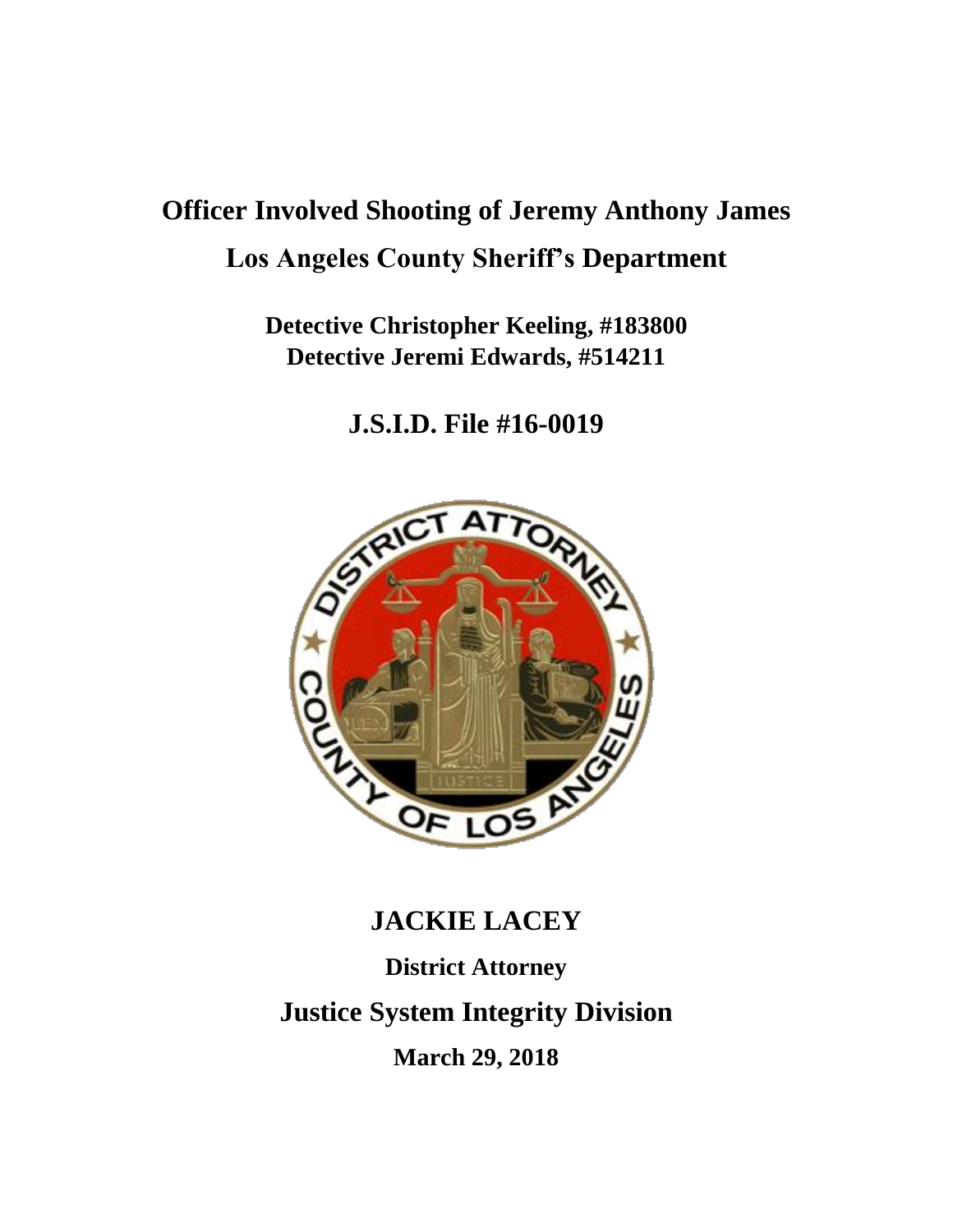# **MEMORANDUM**

| TO:             | CAPTAIN CHRISTOPHER BERGNER                       |
|-----------------|---------------------------------------------------|
|                 | Los Angeles County Sheriff's Department           |
|                 | Homicide Bureau                                   |
|                 | 1 Cupania Circle                                  |
|                 | Monterey Park, California 91755                   |
| FROM:           | JUSTICE SYSTEM INTEGRITY DIVISION                 |
|                 | Los Angeles County District Attorney's Office     |
| <b>SUBJECT:</b> | Officer Involved Shooting of Jeremy Anthony James |
|                 | J.S.I.D. File $#16-0019$                          |
|                 | L.A.S.D. File $\#016 - 00618 - 1121 - 055$        |
| DATE:           | March 29, 2018                                    |

The Justice System Integrity Division (JSID) of the Los Angeles County District Attorney's Office has completed its review of the January 12, 2016, non-fatal shooting of Jeremy Anthony James by Los Angeles County Sheriff's Department (LASD) Detectives Christopher Keeling and Jeremi Edwards. We have determined that Detectives Keeling and Edwards acted in lawful selfdefense and the defense of another when they fired their duty weapons.

The District Attorney's Command Center was notified of this shooting on January 12, 2016, at approximately 7:24 p.m. The District Attorney Response Team responded to the location of the shooting where they received a briefing and walk-through of the scene.

The following analysis is based on reports, recorded interviews, a video, and photographs submitted to this office by the LASD Homicide Bureau. No compelled statements were considered for purposes of this analysis.

## **FACTUAL ANALYSIS**

A string of four robberies began on November 27, 2015, and continued through January 5, 2016, in Lancaster. On January 12, 2016, LASD's Robbery Suppression Team, who had been investigating these robberies, arranged a meeting with a potential suspect to "buy" a car advertised for sale on Craigslist. The Robbery Suppression Team had previously identified two potential suspects, neither of which was Jeremy Anthony James.

On January 12, 2016, Keeling and Edwards were assigned to Operation Safe Streets Bureau, and were tasked to assist in surveilling and providing cover to the Robbery Suppression Team's operation. Edwards and Keeling were both dressed in plain clothes and working in an undercover capacity. Edwards was driving an undercover sport utility vehicle, a Nissan Pathfinder, and Keeling was seated in the front passenger seat.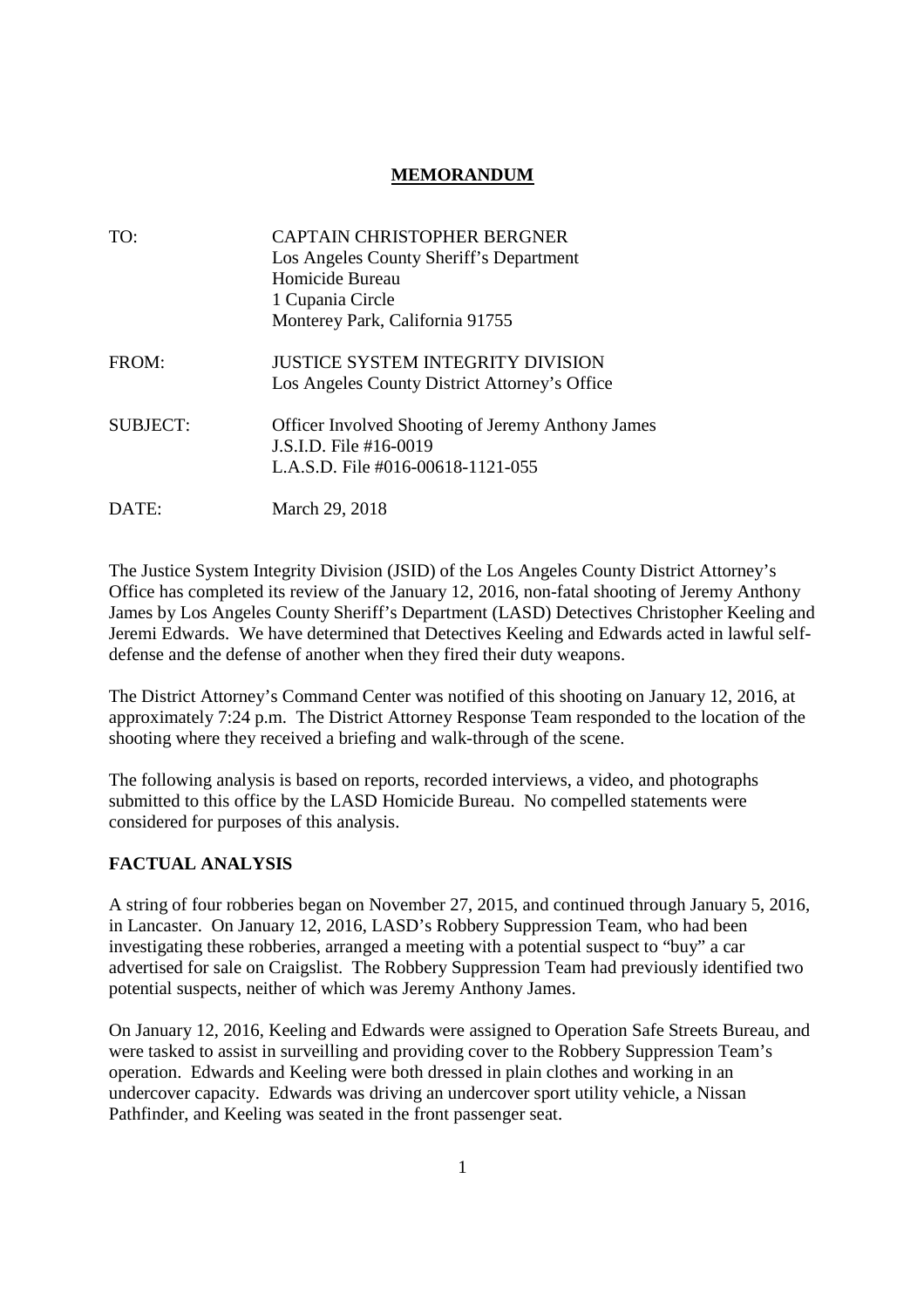After conducting surveillance at one containment location, Edwards drove to a second containment location on West Avenue H-14, and parked facing east on the south curb, just west of 11th Street West. Edwards turned the engine off, and the windows of the Pathfinder were closed. Shortly after dusk, Edwards and Keeling saw an individual they had seen earlier walking near their first containment location, now walking westbound in their direction. This individual was later identified to be James. James was wearing a gray hoody, and as he approached the Pathfinder from the front, Keeling noted to his partner that James had a bulky object in his center sweatshirt pocket. Edwards removed his service weapon from his holster and placed it on his lap. James walked past the Pathfinder on the passenger side to the rear. The detectives did not make eye contact with James. Several seconds later, Keeling observed James standing at the front driver side window of the Pathfinder, and directed Edwards' attention to James. Edwards saw James pointing a black semiautomatic handgun at him with the barrel inches away from the glass. Neither Edwards nor Keeling heard James make any statements. Keeling yelled, "417! Gun! Gun!"<sup>1</sup> Keeling and Edwards each stated they feared for their lives, and both simultaneously fired several rounds<sup>2</sup> at James through the front driver side window, shattering it.

After the shooting stopped, Keeling immediately exited his passenger side door and momentarily lost sight of James. Keeling saw that James was not down on the ground, and then he looked up and saw James running westbound. Edwards, panicked and unfamiliar with the Pathfinder, was unable to open his driver side door in the immediate aftermath of the shooting. Unaware of James' location, and still concerned for his safety, Edwards crawled out the passenger side of the car. Keeling broadcasted over the police radio that shots were fired and James' direction of travel. Both detectives saw what they believed to be a semiautomatic firearm on the concrete just north of their car, several feet from the driver side window.



Pathfinder parked on south curb pointing eastbound.

<sup>&</sup>lt;sup>1</sup> Penal Code section 417 is the statute that makes brandishing a firearm a crime.

<sup>&</sup>lt;sup>2</sup> Edwards and Keeling both fired 9mm rounds from their service weapons. A total of twelve 9mm cartridge casings were recovered at the scene.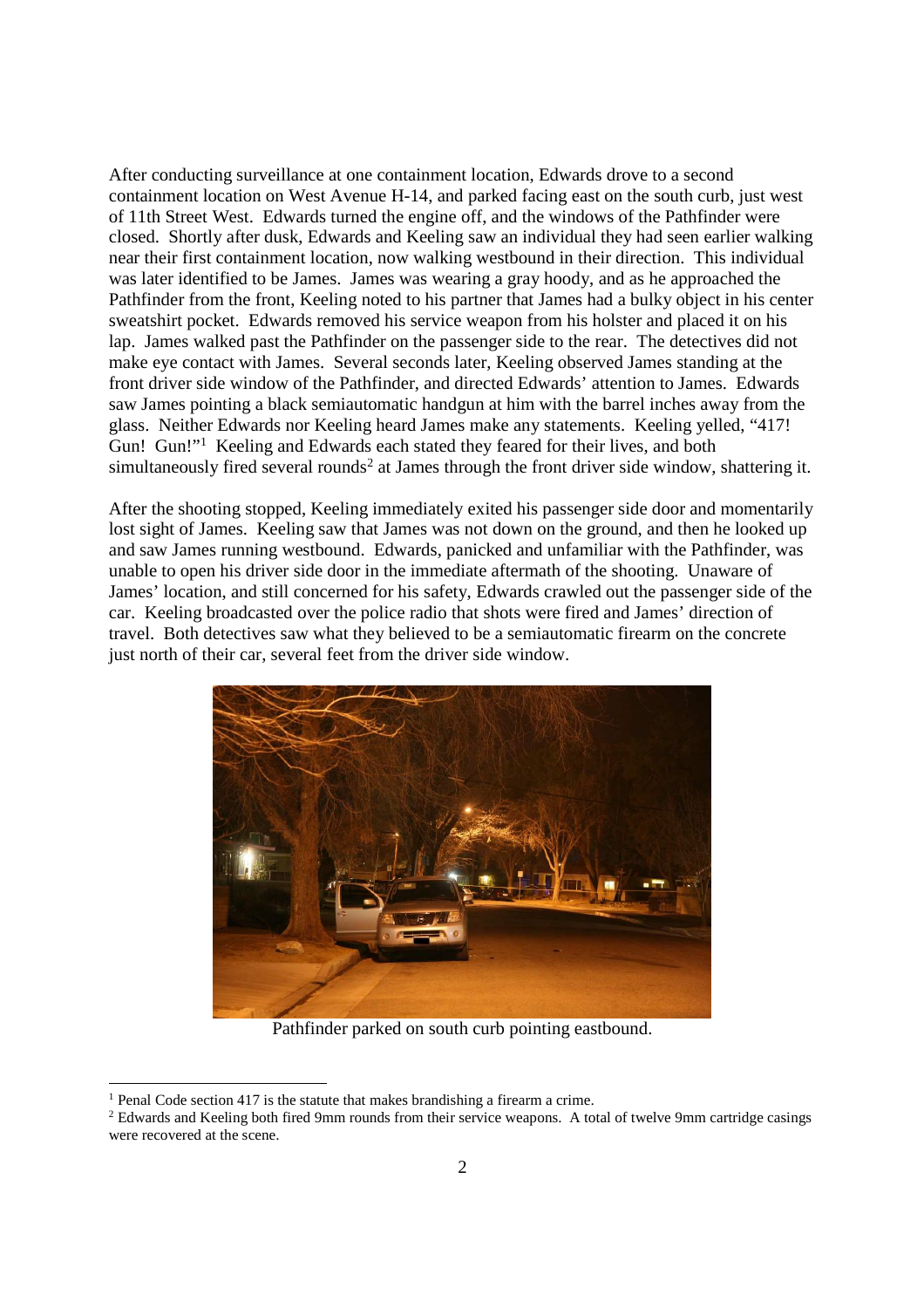

Location of BB gun in relation to Pathfinder.



Shattered driver side window of Pathfinder.

After the shooting, James ran west on West Avenue H-14 and north on Kingtree Avenue. James ran into the rear yard of a residence on Kingtree Avenue and over the rear fence, into the backyard of a residence on 11th Street West. Shortly thereafter, LASD deputies discovered James laying facedown and they arrested him. Deputies observed gunshot wounds to his chest and provided emergency first aid while waiting for the paramedics.<sup>3</sup> James was transported to the hospital and treated for multiple gunshot wounds to his chest, right forearm, and right hand. James survived his injuries.

<sup>&</sup>lt;sup>3</sup> LASD personnel recorded a video capturing LASD personnel providing first aid to James, who was conscious and breathing. The video also shows paramedics arriving at scene and providing aid as well.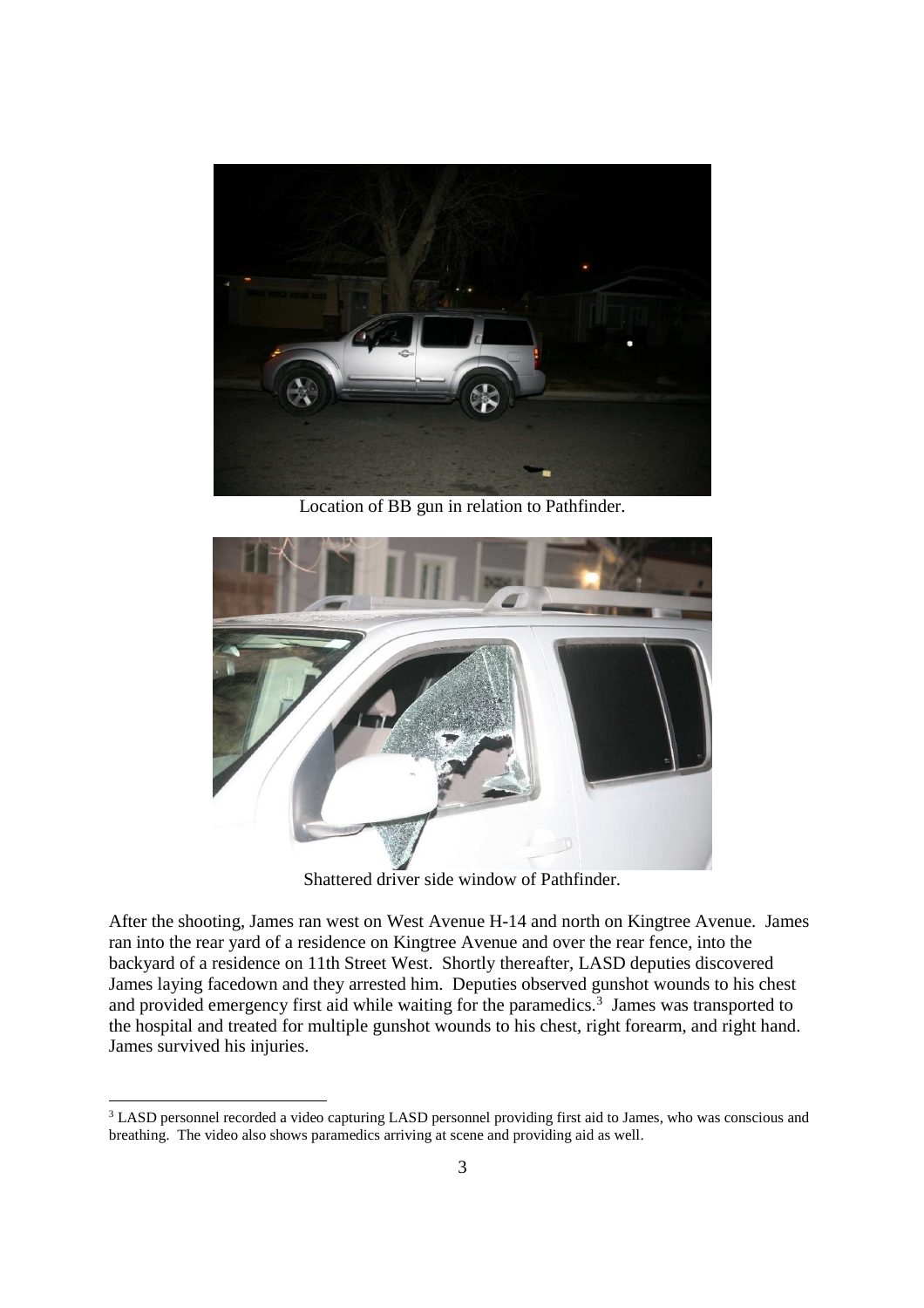#### **Statement of Jeremy Anthony James**

On January 28, 2016, LASD Detectives interviewed James, who was still recovering at the hospital. When asked if he remembered the incident, James stated, "Yes, I tried to steal from one of your deputies." James stated that he was armed with a BB gun, and he was going to rob the deputies, but he was unaware at the time they were law enforcement personnel. He also stated that when he walked up to the driver's door, he pointed the BB gun with his left hand, and the deputies immediately began shooting at him.

James also admitted to committing two of the four robberies LASD was investigating leading up to their operation on January 12, 2016.<sup>4</sup>

# **Other evidence**

James' handgun was recovered, examined, and determined to be a BB gun. Its orange tip was completely painted black.



BB gun recovered at scene.

James was charged in case number MA067818 with the three counts of robbery stemming from two separate incidents, and two counts of attempted robbery against Keeling and Edwards. He pled guilty to two counts of robbery and was sentenced to five years in state prison. As part of the plea agreement, the attempted robbery counts were dismissed.

#### **LEGAL ANALYSIS**

California law permits the use of deadly force in self-defense or in the defense of another if the person claiming the right of self-defense actually and reasonably believed that he was in imminent danger of great bodily injury or death. People v. Randle (2005) 35 Cal.4th 987, 994; People v. Mercer (1962) 210 Cal.App.2d 153, 161.

<sup>4</sup> Evidence subsequently recovered at James' home after the officer involved shooting also linked him to the two robberies he admitted committing.